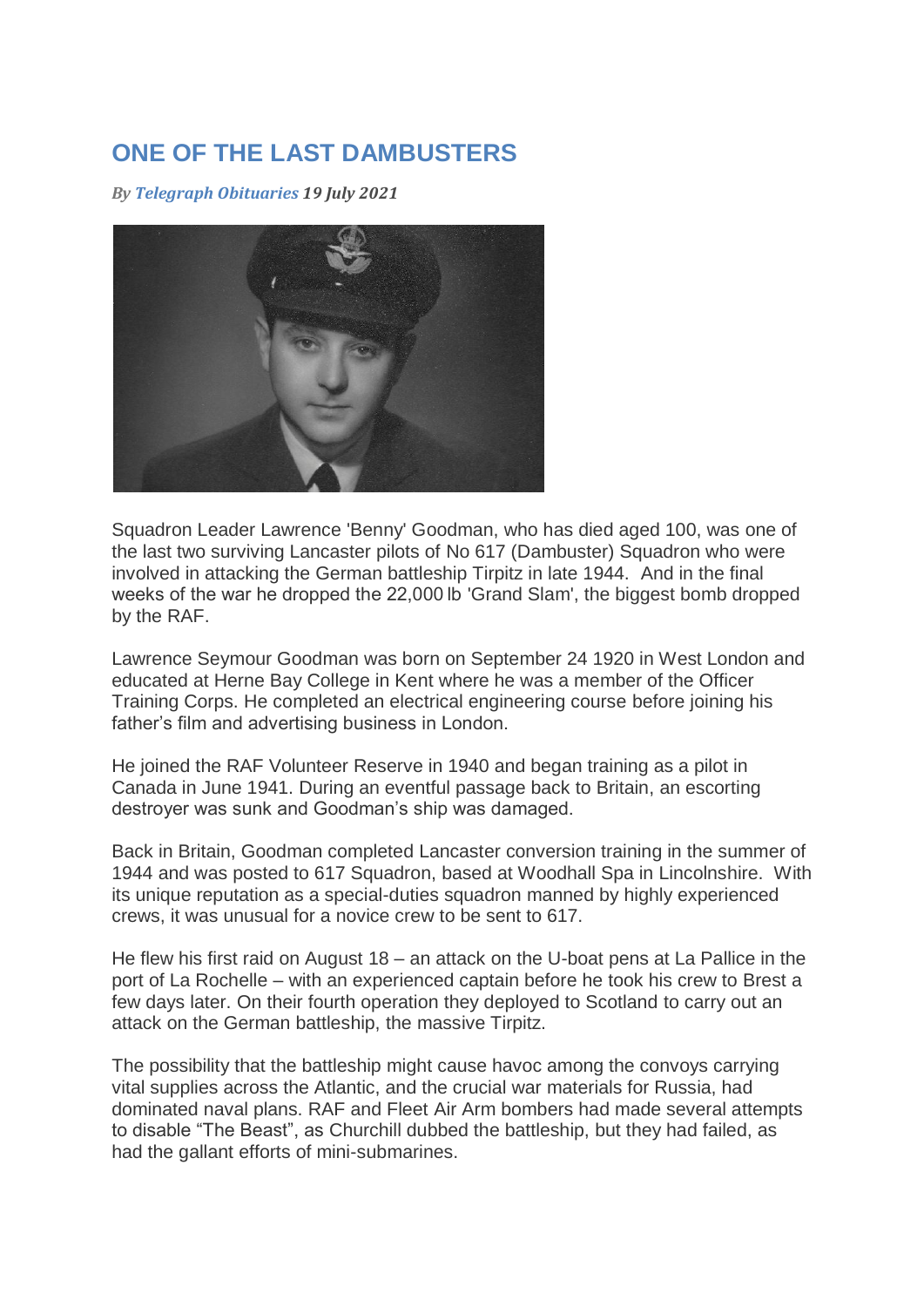In September 1944, Lancasters dropped the 12,000 lb 'Tallboy' bomb which penetrated the steel armour of Tirpitz, forcing it to move south to Tromso, inside the Arctic circle, for repairs. This brought it in range of bombers taking off from northern Scotland.

Drawn from Nos 9 and 617 (Dambuster) Squadrons, 37 Lancasters, led by Wing Commander "Willie" Tait, took off on October 29 1944. As the bombers approached through the cloud cover, the battleship put up a smoke screen. Goodman dropped his Tallboy into the smoke before heading to their base at RAF Lossiemouth.

After the raid on Tirpitz, Goodman flew on many notable operations; the majority involved dropping Barnes Wallis's Tallboy deep-penetration bomb using a precision bombsight. The bomb had an 11-second delay fuse to allow maximum penetration before exploding to create an "earthquake" effect.

In December Goodman attacked the synthetic oil refinery at Politz near Stettin on the Baltic coast, which had been marked by flares dropped by the Pathfinder Force. On return, after a flight of more than nine hours, fog had appeared over Lincolnshire and Goodman's Lancaster was the only one to land at Woodhall Spa, the remainder having been diverted to other airfields. At the end of December he attacked the E-Boat pens at Rotterdam and at Ijmuiden.

After bombing the U-boat pens at Bergen in Norway on January 12 1945 and a return to the E-Boat pens in the Netherlands, the squadron turned its attention to destroying the crucial viaducts that carried the railways being used by the Germans to bring reinforcements to the front line in the west. On February 22 Goodman dropped his Tallboy on the Bielefeld viaduct, a particularly difficult target to hit from high level.

In March the squadron began receiving Barnes Wallis's 22,000 lb 'Grand Slam', the biggest non-nuclear air-dropped conventional weapon of the war. To carry this huge bomb the Lancasters had to be modified, with the fitting of a stronger undercarriage, as well as removal of the front and mid-upper gun turrets, some of the armour plating and the bomb doors. As the specially modified bombers took off, observers on the ground saw the straight wings of the Lancaster flex with the weight.

On March 19 the target was the Arnsberg viaduct. Goodman was flying one of the six Lancasters carrying the Grand Slam. He was the third to drop his bomb and later damage assessment confirmed the viaduct was destroyed.

Over the final weeks of the war, Goodman dropped more Tallboys, including one on the U-Boat construction yards at Hamburg. On April 25 he took off on his last operation, the attack on Hitler's retreat at Berchtesgaden in Bavaria. Despite being hit by anti-aircraft fire, he dropped his Tallboy. Later, he commented that "we certainly made a mess of the Waffen SS barracks."

Goodman was vigorous in praise of his ground crew. He wrote: "Working out in all weathers, often on wind, snow and rain swept dispersals, they were always there to ensure the serviceability of our aircraft and to see us depart. They waited in uncertainty eager to witness our return. For 365 days and nights they made it